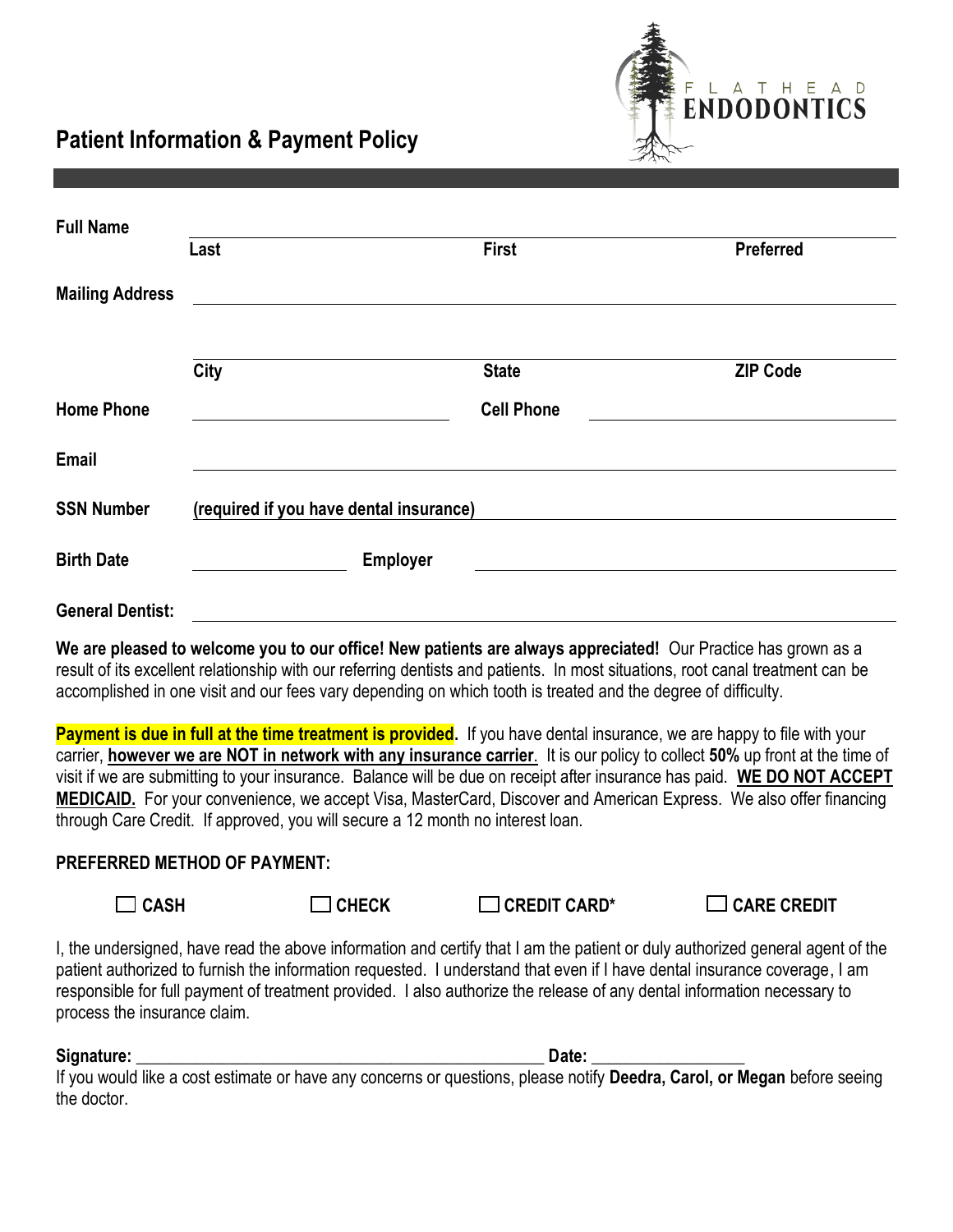## **Medical History**

|                                                                                                                                                                                                                            |                                                                                                      |        | Age: _________                      |
|----------------------------------------------------------------------------------------------------------------------------------------------------------------------------------------------------------------------------|------------------------------------------------------------------------------------------------------|--------|-------------------------------------|
|                                                                                                                                                                                                                            | Have you been under the care of medical doctor or hospitalized during the past two years?            |        | Yes<br>No                           |
| $\bullet$                                                                                                                                                                                                                  |                                                                                                      |        |                                     |
| $\bullet$                                                                                                                                                                                                                  | Are you allergic to or made sick by penicillin, aspirin, codeine, or any other drugs or medications? |        | No<br>Yes                           |
| $\bullet$                                                                                                                                                                                                                  |                                                                                                      |        |                                     |
| Have you ever had any excessive bleeding requiring special treatment?<br>$\bullet$                                                                                                                                         | Yes                                                                                                  | No     |                                     |
| Check any of the following which you have had or have at present:                                                                                                                                                          |                                                                                                      |        |                                     |
| <b>Heart Failure</b><br>П                                                                                                                                                                                                  | Shortness of Breath<br>П                                                                             | $\Box$ | <b>HIV Positive</b>                 |
| <b>Heart Disease or Attack</b>                                                                                                                                                                                             | Emphysema<br>$\Box$                                                                                  | $\Box$ | Hepatitis A (infectious)            |
| Angina Pectoris (chest pain)<br>$\Box$                                                                                                                                                                                     | Cough<br>$\Box$                                                                                      | $\Box$ | Hepatitis B (serum)                 |
| High Blood Pressure<br>$\Box$                                                                                                                                                                                              | Tuberculosis (TB)<br>$\Box$                                                                          | $\Box$ | Liver Disease                       |
| <b>Heart Murmur</b><br>$\Box$                                                                                                                                                                                              | Asthma<br>$\Box$                                                                                     | $\Box$ | <b>Yellow Jaundice</b>              |
| <b>Rheumatic Fever</b><br>п                                                                                                                                                                                                | Hay Fever<br>$\Box$                                                                                  | $\Box$ | <b>Blood Transfusion</b>            |
| <b>Congenital Heart Lesions</b><br>⊔                                                                                                                                                                                       | Sinus Trouble<br>$\Box$                                                                              | $\Box$ | Drug Addiction                      |
| <b>Scarlet Fever</b><br>Ш                                                                                                                                                                                                  | Allergies or Hives<br>$\Box$                                                                         | $\Box$ | Hemophilia                          |
| <b>Artificial Heart Valve</b><br>П                                                                                                                                                                                         | <b>Diabetes</b><br>$\Box$                                                                            | $\Box$ | <b>Cold Sores or Fever Blisters</b> |
| <b>Heart Pacemaker</b><br>$\Box$                                                                                                                                                                                           | <b>Thyroid Disease</b><br>$\Box$                                                                     | $\Box$ | <b>Epilepsy or Seizures</b>         |
| <b>Heart Surgery</b><br>$\Box$                                                                                                                                                                                             | X-ray or Cobalt Treatment<br>$\Box$                                                                  | $\Box$ | <b>Fainting or Dizzy Spells</b>     |
| Artificial Joint<br>$\Box$                                                                                                                                                                                                 | Chemotherapy<br>$\Box$                                                                               | $\Box$ | Nervousness (Excessive)             |
| Anemia                                                                                                                                                                                                                     | Arthritis<br>$\Box$                                                                                  | $\Box$ | <b>Psychiatric Treatment</b>        |
| Stroke<br>$\Box$                                                                                                                                                                                                           | Rheumatism<br>$\Box$                                                                                 | $\Box$ | <b>Sickle Cell Disease</b>          |
| Kidney Trouble                                                                                                                                                                                                             | <b>Cortisone Medication</b><br>$\Box$                                                                | $\Box$ | <b>Bruise Easily</b>                |
| <b>Ulcers</b><br>$\Box$                                                                                                                                                                                                    | Glaucoma<br>$\mathbf{L}$                                                                             | $\Box$ | <b>Bleeding Disorder</b>            |
| Cancer or Tumor                                                                                                                                                                                                            | <b>Venereal Disease</b>                                                                              | $\Box$ | None of the above apply             |
| Women: Are you pregnant? Yes No                                                                                                                                                                                            | If yes, what month are you due?                                                                      |        |                                     |
| Do you have any disease, condition or problem not listed? Yes<br>$\bullet$                                                                                                                                                 | No                                                                                                   |        |                                     |
| $\bullet$                                                                                                                                                                                                                  |                                                                                                      |        |                                     |
|                                                                                                                                                                                                                            |                                                                                                      |        |                                     |
| * If you brought a medication list with you, please notify the front desk.                                                                                                                                                 |                                                                                                      |        |                                     |
| Have you ever had a reaction to a local anesthetic? Yes No                                                                                                                                                                 |                                                                                                      |        |                                     |
| I, the undersigned, affirm that the information above is accurate and complete to the best of my knowledge. I will not hold my endodontist or any member of the office                                                     |                                                                                                      |        |                                     |
| staff responsible for errors or omissions that I made in the completion of this form. I consent to any advisable and necessary endodontic therapy to be administered                                                       |                                                                                                      |        |                                     |
| by the endodontist or his staff for diagnostic purposes or dental treatment. I understand that root canal therapy is an attempt to save a tooth which otherwise would                                                      |                                                                                                      |        |                                     |
| be lost. Although root canal therapy has a very high degree of clinical success, it is still a biological procedure, so it cannot be guaranteed. Occasionally a tooth which                                                |                                                                                                      |        |                                     |
| has had root canal treatment may require retreatment, surgical intervention or even extraction.<br>UPON COMPLETION OF ROOT CANAL TREATMENT, I AM TO RETURN TO MY GENERAL DENTIST FOR THE PERMANENT RESTORATION (FILLING OR |                                                                                                      |        |                                     |
| CROWN).                                                                                                                                                                                                                    |                                                                                                      |        |                                     |
|                                                                                                                                                                                                                            |                                                                                                      |        |                                     |